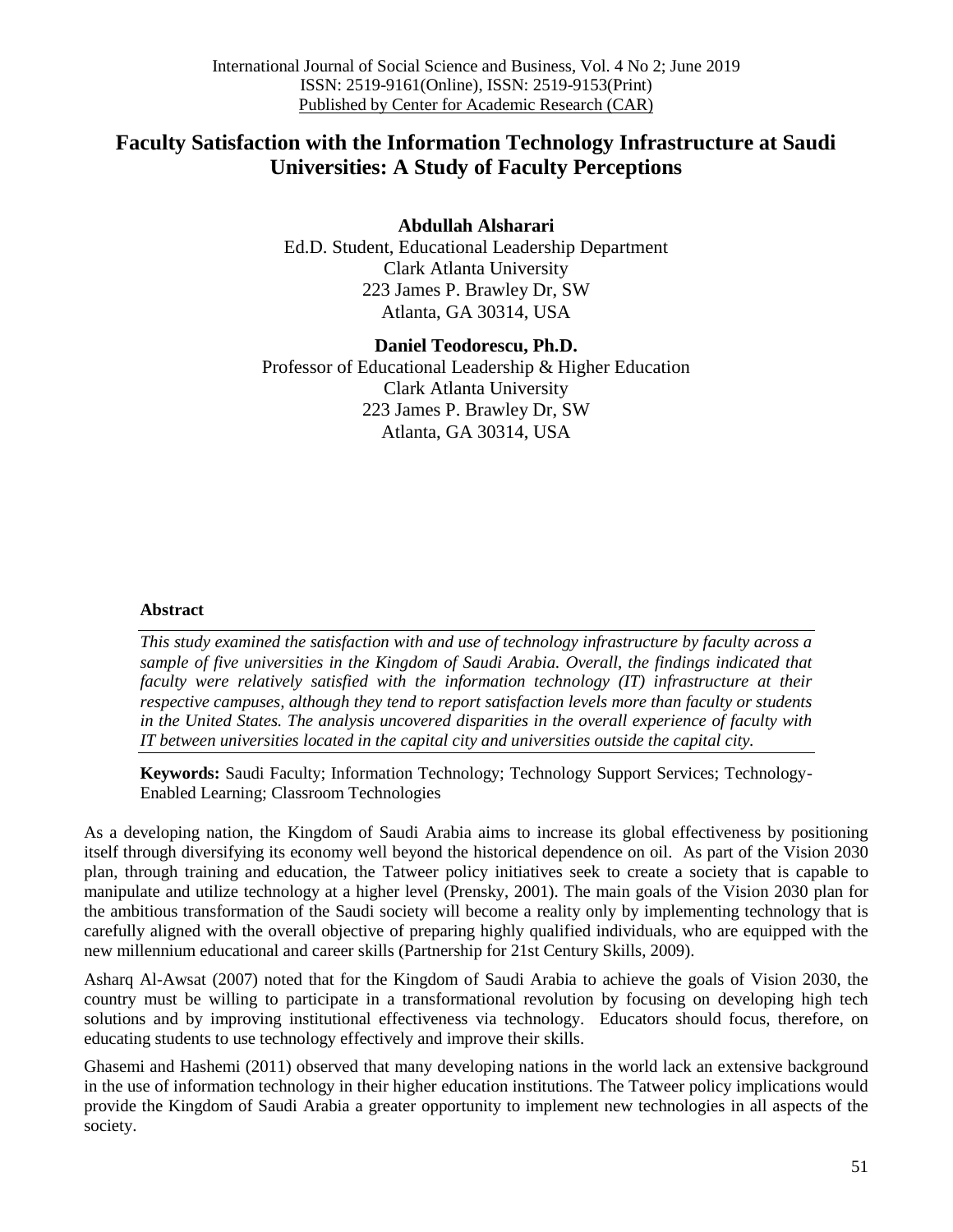Since the new generation of college students come to campus well equipped with digital technology skills and expect to use technology in their studies, it is critical that the universities adapt quickly their IT infrastructure, provide students with access to the latest digital learning technologies, and offer training and support to faculty in learning these new technologies. The purpose of this quantitative research was to describe the extent to which faculty who teach at KSA universities use the new information technologies at their campuses and are satisfied with the current technology infrastructure. Specifically, the following research questions guided this study:

- 1. To what extent does the current IT infrastructure on campus meet the needs of the KSA faculty?
- 2. How do KSA faculty perceptions of the IT infrastructure vary based on gender, teaching discipline, and campus location?

#### **Methodology**

This research was an ex-post facto cross-sectional study, using a quantitative research methodology. A survey was administered through Survey Monkey to assess faculty opinions of the IT infrastructure and use of technology at five universities located in the Kingdom of Saudi Arabia. The study examined the two research questions by incorporating the following variables (see Table 1).

| Research        |                                                               |                                                     |
|-----------------|---------------------------------------------------------------|-----------------------------------------------------|
| <b>Ouestion</b> | Dependent Variable (DV)                                       | Independent Variable (IV)                           |
| RQ1             | <b>Faculty Satisfaction with University IT Infrastructure</b> | NA                                                  |
| RQ2             | <b>Faculty Satisfaction with University IT Infrastructure</b> | Gender, geographic location,<br>teaching discipline |

| Table 1                                      |  |
|----------------------------------------------|--|
| Dependent and Independent Variables Examined |  |

Faculty Satisfaction with the University IT Infrastructure was defined as the extent to which faculty members are satisfied with the following components of the IT resources within their institutions:

- 1. Technology-enabled learning and working spaces provided;
- 2. Technology-enhaced connections and communication resources;
- 3. Technology support services available, and;
- 4. Classroom technologies.

Three independent variables were examined in relation to faculty opinions of the IT Infrastructure: gender, teaching discipline, and campus location. Gender was coded as dichotomous variable, taking the values *1* for Males and *2* for Females.

Teaching discipline was coded as *1* for science, technology, engineering, and mathematics (STEM) fields and *2* for non-STEM majors. STEM areas included the following fields: biological/life sciences; computer and information sciences; engineering and architecture; manufacturing, construction, repair, or transportation; and physical sciences, including mathematical sciences. Non-STEM areas included the following fields: agriculture and natural resources; business, management, marketing; communications/journalism; education, including physical education; fine and performing arts; health sciences, including professional programs; humanities; liberal arts/general studies; public administration, legal, social, and protective services; and social sciences and other disciplines.

At the outset of the study, Campus Location included the following values:

- 1. University 1 (Public) is located in the Northern borders of the Kingdom with an estimated of 17, 000 students and 600 faculty members. The university has separate sections for male and female students.
- 2. University 2 (Public) has separate sections for male and female students and is located in the Eastern part of the Kingdom. The total student body is estimated to be 6.040 with 1,062 faculty members.
- 3. University 3 (Private) is a co-ed institution located in the Western part of the Kingdom with an estimated of 901 students and 133 faculty members.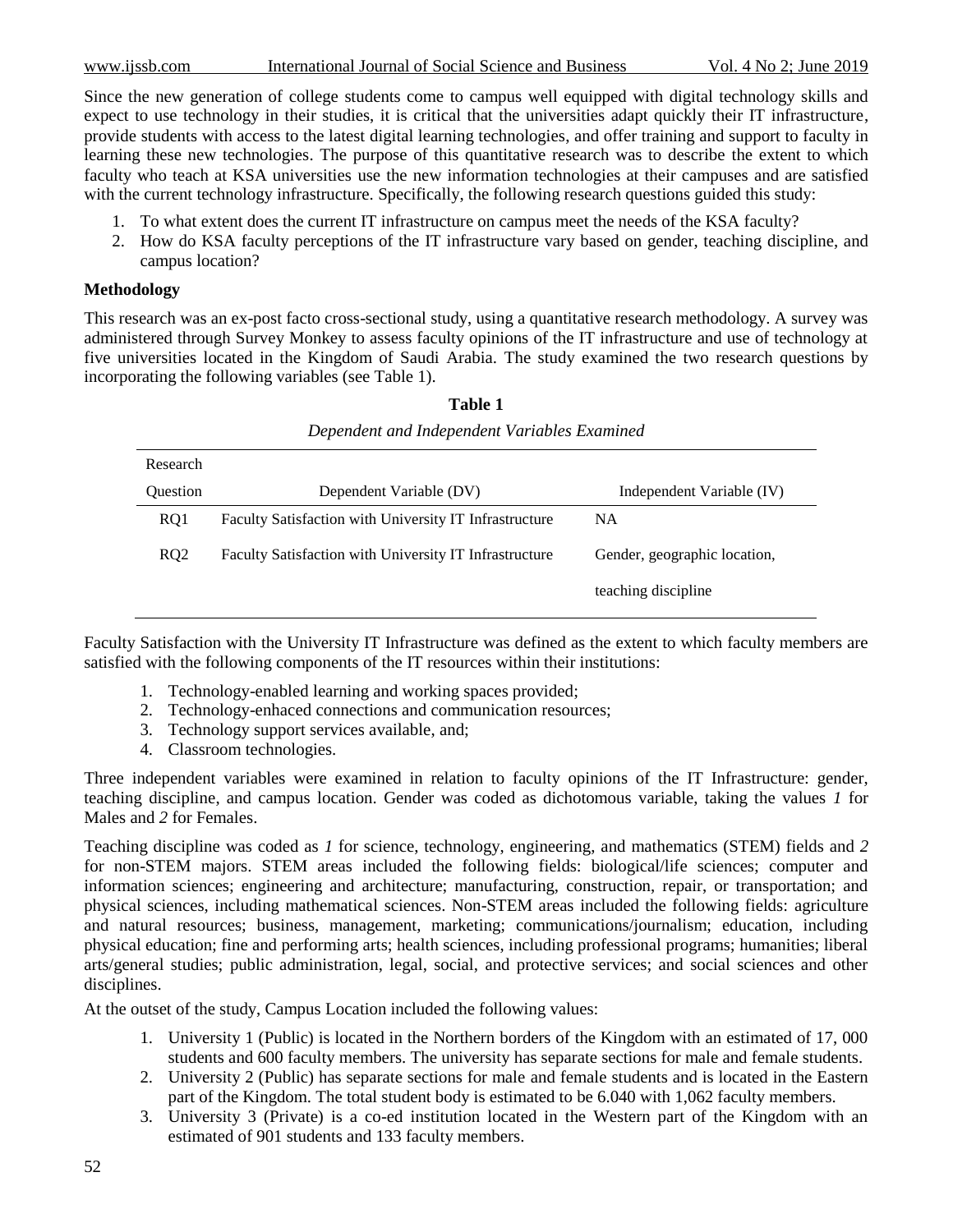- 4. University 4 (Public) is located in capital city of Riyadh with an estimated student population of 31,630 and 4,970 faculty members. The university has separate sections for male and female students.
- 5. University 5 (Private) is located in the capital city of Riyadh. The university is particularly geared towards female students and has a population of 60,000 students and an estimated 5,000 faculty members.

Since the majority of the survey respondents were located in Riyadh, Campus Location was recoded into a dichotmous variable: 1- Riyadh, and 2 - Outside Riyadh.

Participants in the faculty survey included 129 faculty. Approximately half of the respondents did not disclose their place of employment. Of those who identified their employer, the majority were teaching in the capital city, at University 4 and University 5. Of the remaining respondents, the majority were employed at University 1. The faculty sample characteristics are provided in Table 2.

| Sample Characteristic      | $\%$  | $\mathbf N$  |
|----------------------------|-------|--------------|
| Age                        |       |              |
| 30 or younger              | 20.6% | 22           |
| $31 - 40$                  | 30.8% | 33           |
| $41 - 50$                  | 29.0% | 31           |
| 51-60                      | 11.2% | 12           |
| Over 60                    | 8.4%  | 9            |
| Gender                     |       |              |
| Male                       | 33.0% | 35           |
| Female                     | 66.0% | 70           |
| Not Identified             | 0.9%  | $\mathbf{1}$ |
| <b>Teaching Discipline</b> |       |              |
| <b>STEM</b>                | 34.2% | 38           |
| Non-STEM                   | 65.8% | 73           |

**Table 2** *Characteristics of the Faculty Sample (N=129)*

Note: Not all 129 faculty respondents answered the demographic questions.

The survey instrument used in this study was adapted from the Faculty Technology Survey developed by the EDUCAUSE Center for Analysis and Research (ECAR) and translated into Arabic. In order to meet the instructional technology and research computing demands of faculty, it is essential to understand how faculty relate to and use educational technologies, and what they think about their IT services. The ECAR Faculty Technology Survey was conducted three times and in its third edition, 13,451 respondents from 157 institutions in 7 countries (including the United States) and 37 states in the United States participated in the research.

For the current study, the researchers included the following sections from the ECAR Faculty Technology Survey: technology- enabled learning/working spaces; technology- enhanced connection and communication resources; technology support services; classroom technologies, and; demographics.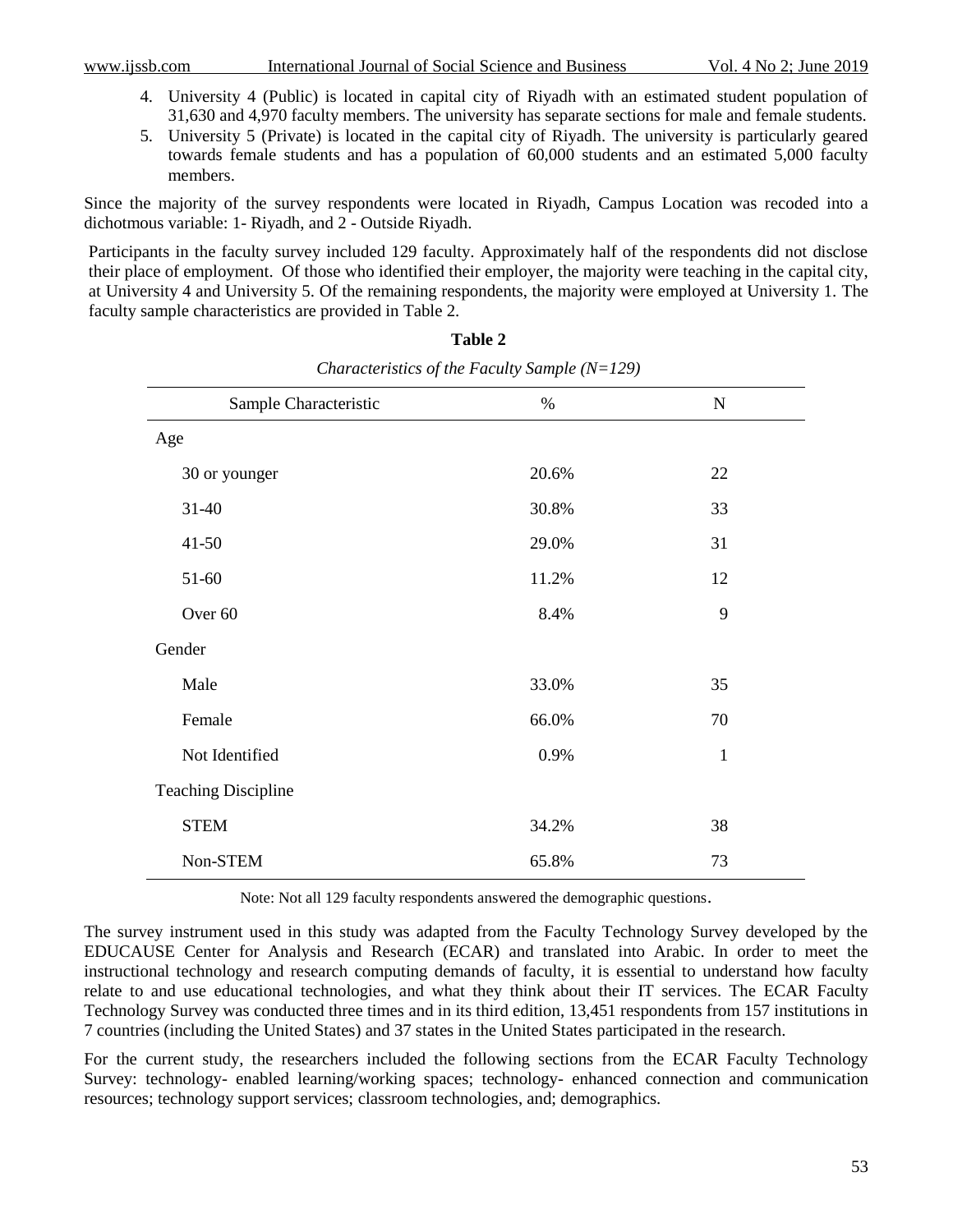#### **Findings**

The main goal of this study was to examine the extent to which faculty make use of and are satisfied with the technology in each of the four categories. Table 3 presents the results of faculty satisfaction with technologyenabled learning and working spaces. Overall, faculty were generally satisfied with the technology-enabled learning and work spaces offered by their universities. In most areas, more than half of the respondents chose ratings of good or excellent. However, respondents were least satisfied with access to institutional resources while traveling, as only 39% rated this item as good or excellent.

# Faculty Satisfaction with: Service not offered Haven't used in the past year % Ratings Good or Excellent among Users N Classroom-based technology resources (e.g., computers, projection systems, lecture-capture systems, SMART boards, etc.) 3.9% 0.0% 78.2% 129 Laboratory or research-based technology resources (e.g., computers, research equipment, etc.) 9.4% 9.4% 65.4% 128 Online collaborative spaces in which your students or colleagues can work synchronously or asynchronously on projects 10.1% 3.1% 75.0% 129 Physical collaborative spaces (e.g., computer labs, testing centers, research labs, active learning classrooms, etc.) 9.6% 12.0% 52.0% 125 Access to institutional resources while working from home 13.6% 4.8% 56.9% 125 Access to institutional resources while traveling and/or living in other states or countries 16.1% 9.7% 39.1% 124 Ability to get my work done while working from home 8.0% 6.4% 74.8% 125 Ability to get my work done while traveling and/or living in other states or

countries 8.7% 11.0% 60.8% 127

#### **Table 3**

*Descriptive Statistics for Technology-Enabled Learning and Working Spaces*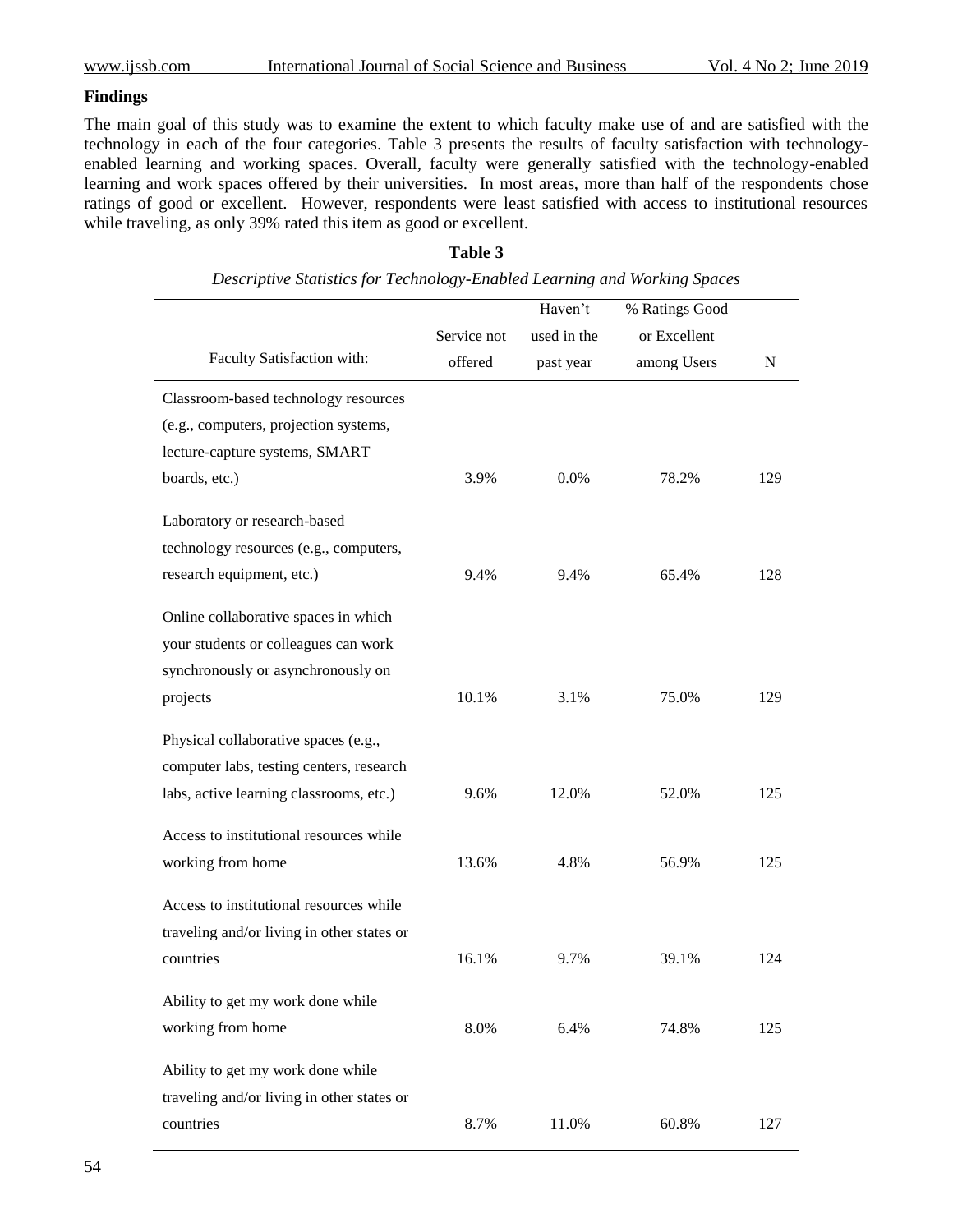When respondents were asked to indicate their satisfaction with the technology-enabled connections and communication resources at their universities, most were pleased with the services offered, particularly with the reliability of the Wi-Fi infrastructure (81%) and the communication technologies (88%) on campus. Yet, about 25% report that they have not used video conferencing technologies; of those who used such technologies, only 57% rated them as good or excellent. In addition, approximately 43% of the respondents have not accessed remotely software applications; of those who did have remote access to software, only half were satisfied with these resources. Lastly, only 63% of the respondents rated the online or virtual technologies at their university as good or excellent (see Table 4).

| וחו<br>ŀ<br>н |  |
|---------------|--|
|---------------|--|

| Descriptive Statistics for Technology-Enabled Connections and Communication Resources |  |  |
|---------------------------------------------------------------------------------------|--|--|

|                                        |             | Haven't     |           |     |
|----------------------------------------|-------------|-------------|-----------|-----|
|                                        | Service not | used in the | % Good or |     |
| <b>Descriptive Statistics</b>          | offered     | past year   | Excellent | N   |
| Reliable access to Wi-Fi               |             |             |           |     |
| networks throughout campus             | 7.4%        | 4.1%        | 81.5%     | 122 |
| Communication technologies (e.g., e-   |             |             |           |     |
| mail, instant messaging, social media, |             |             |           |     |
| etc.)                                  | 1.6%        | 0.8%        | 88.2%     | 122 |
| Videoconferencing technologies (e.g.,  |             |             |           |     |
| Skype, Google Hangouts, Adobe          |             |             |           |     |
| Connect, other web-based conference    |             |             |           |     |
| services)                              | 9.8%        | 14.6%       | 57.0%     | 123 |
| Online or virtual technologies (e.g.,  |             |             |           |     |
| network or cloud-based file storage    |             |             |           |     |
| system, web portals, etc.)             | 7.3%        | 9.7%        | 63.1%     | 124 |
| Remote access (as opposed to locally   |             |             |           |     |
| install) to commercial software        |             |             |           |     |
| applications (e.g., MATLAB, GIS        |             |             |           |     |
| applications, statistical software,    |             |             |           |     |
| graphics software, textual or image    |             |             |           |     |
| analysis programs, etc.)               | 20.5%       | 23.0%       | 49.3%     | 122 |

Faculty members were also generally satisfied with the technology support services offered at their campus (see Table 5). More than 60% rated technology support and professional development on use of technology in teaching as good or excellent. However, about a fourth of respondents have not received support for making courses accessible to students with disabilities; of those who did have such support, only half were satisfied. In addition, 25% did not use or did not have support for specialized teaching software. Of the users, only 44% were satisfied with the support received.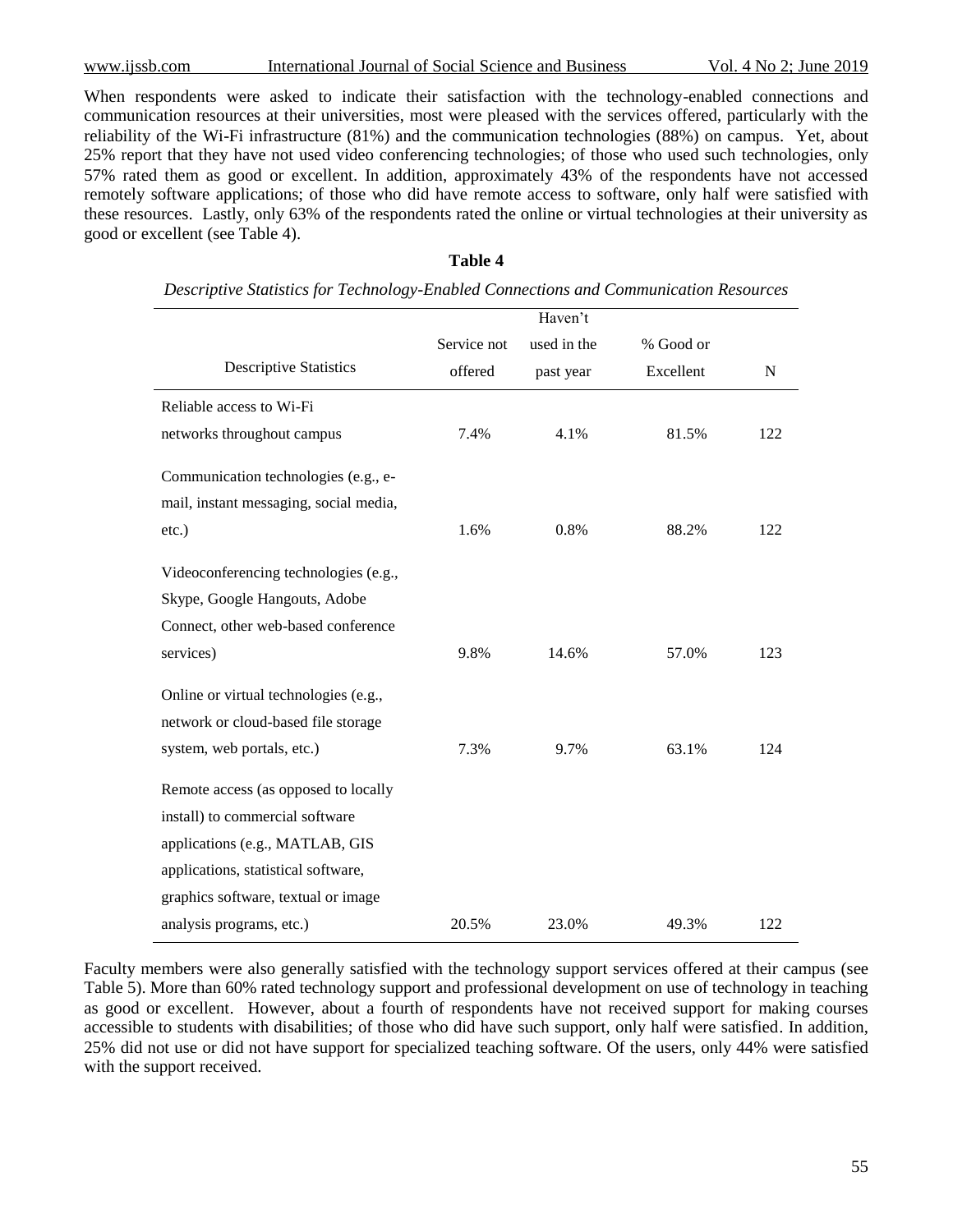#### **Table 5**

| <b>Descriptive Statistics for Technology Support Services</b> |  |  |  |
|---------------------------------------------------------------|--|--|--|
|                                                               |  |  |  |

|                                           |             | Haven't     |           |     |
|-------------------------------------------|-------------|-------------|-----------|-----|
|                                           | Service not | used in the | % Good or |     |
| <b>Descriptive Statistics</b>             | offered     | past year   | Excellent | N   |
| Technology support (e.g., desktop         |             |             |           |     |
| support, classroom technology support,    |             |             |           |     |
| course media production support, etc.)    | 6.8%        | 6.0%        | 63.7%     | 117 |
| Professional development around the       |             |             |           |     |
| integrated use of technology in your      |             |             |           |     |
| teaching, whether face-to-face or online  |             |             |           |     |
| (e.g., technology training opportunities, |             |             |           |     |
| incentives, and professional advancement) | 6.0%        | 8.6%        | 65.0%     | 117 |
| Support for making courses accessible to  |             |             |           |     |
| students with disabilities                | 7.8%        | 15.5%       | 50.6%     | 116 |
|                                           |             |             |           |     |
| Professional development and training     |             |             |           |     |
| opportunities around the integrated use   |             |             |           |     |
| of technology in your research            | 6.0%        | 6.0%        | 54.9%     | 116 |
| Individualized consultations for using    |             |             |           |     |
| technology in teaching (e.g., course      |             |             |           |     |
| design)                                   | 6.9%        | 8.6%        | 58.2%     | 116 |
| Specialized teaching software             | 10.6%       | 15.0%       | 44.0%     | 113 |

Approximately two-thirds of the faculty were satisfied with the availability of classrooms with multimedia equipment (see Table 6). More than half of the faculty were satisfied with the reliability of equipment, the general use of instructor stations in the classrooms, the software installed on the instructor-station computers, and the computer projectors. However, less than half of the faculty gave favorable ratings to wireless access in the classroom and audience response systems (clickers).

#### 56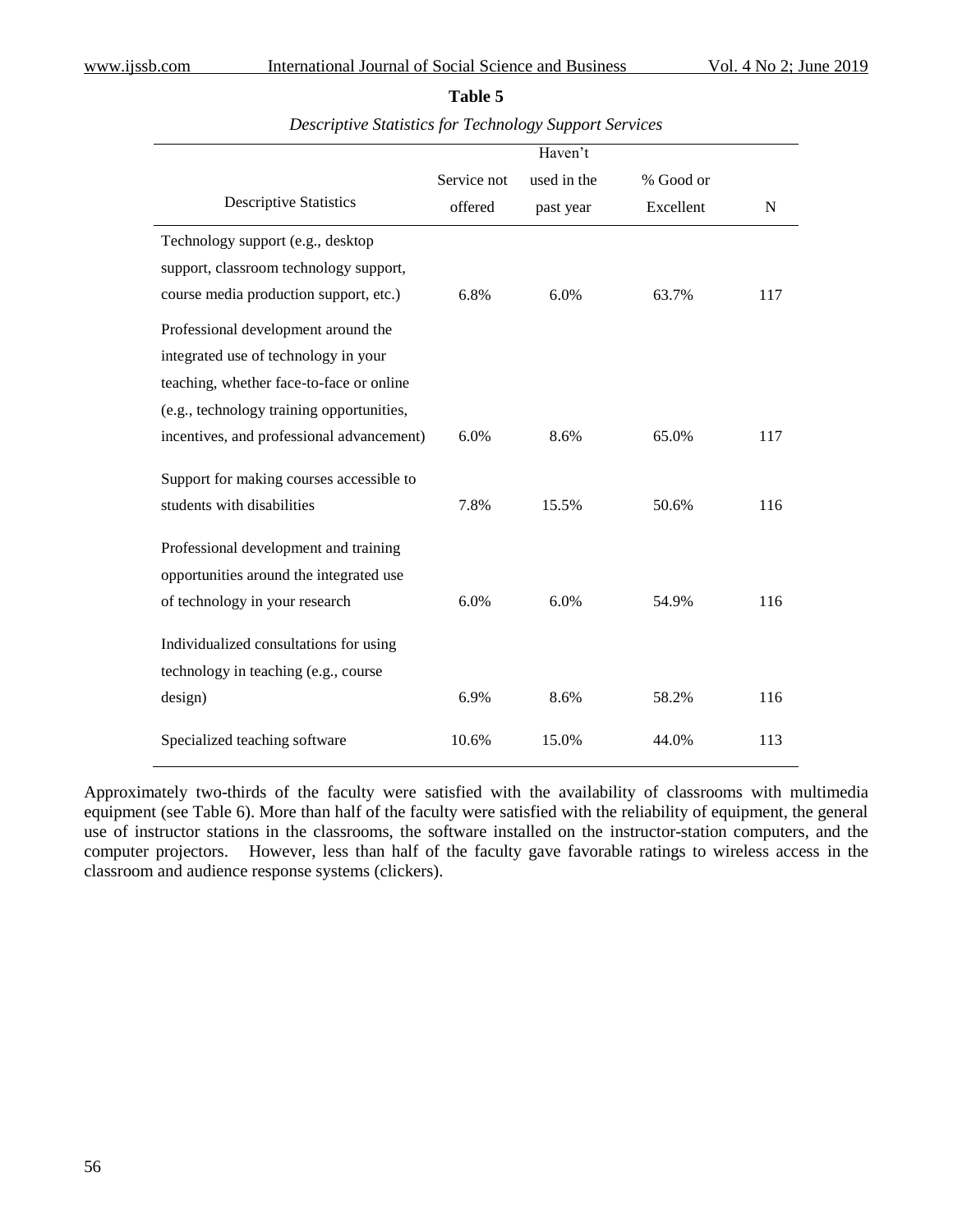#### **Table 6**

|                                                      | Satisfied | N/A     | N   |
|------------------------------------------------------|-----------|---------|-----|
| Availability of classrooms with multimedia equipment | 66.3%     | 7.1%    | 112 |
| Reliability of equipment available                   | 63.8%     | $6.3\%$ | 112 |
| General ease of use of instructor stations           | 63.5%     | 7.1%    | 112 |
| Computers in the instructor stations                 | 59.8%     | 8.1%    | 111 |
| Software on the instructor-station computers         | 59.6%     | 10.8%   | 111 |
| Computer projection                                  | 53.6%     | 11.8%   | 110 |
| Audience response systems (clickers)                 | 46.9%     | 14.3%   | 112 |
| Wireless access                                      | 45.8%     | 14.3%   | 112 |

*Descriptive Statistics for Satisfaction with Classroom Technologies*

Overall, about 68% of the faculty were satisfied with the technology at their campus, rating their experience as good or excellent and 28% rated their overall experience as fair or poor (see Table 7).

| Overall Experience with Technology at Current Histolution |       |    |  |  |
|-----------------------------------------------------------|-------|----|--|--|
|                                                           | N     | %  |  |  |
| Poor                                                      | 10.8% | 12 |  |  |
| Fair                                                      | 17.1% | 19 |  |  |
| Neutral                                                   | 4.5%  | 5  |  |  |
| Good                                                      | 48.7% | 54 |  |  |
| Excellent                                                 | 18.9% | 21 |  |  |

**Table 7** *Overall Experience with Technology at Current Institution*

**Differences by Gender.** To compare satisfaction with the IT infrastructure between male and female faculty, the researchers examined mean satisfaction levels. Table 8 indicates that average satisfaction ratings are comparable between men ( $M = 3.69$ ) and women ( $M = 3.47$ ), showing a slightly more favorable rating for men.

| <b>Table 8</b>                          |    |      |           |  |  |  |
|-----------------------------------------|----|------|-----------|--|--|--|
| Overall Technology Experience by Gender |    |      |           |  |  |  |
| Gender                                  | N  | Mean | <i>SD</i> |  |  |  |
| Male                                    | 35 | 3.69 | 1.25      |  |  |  |
| Female                                  | 70 | 3.47 | 1.21      |  |  |  |

Note: Overall Technology Experience was measured on a 5-point Likert Scale with the following values:

 $1 = Poor, 2 = Fair, 3 = Neutral, 4 = Good, 5 = Excellent$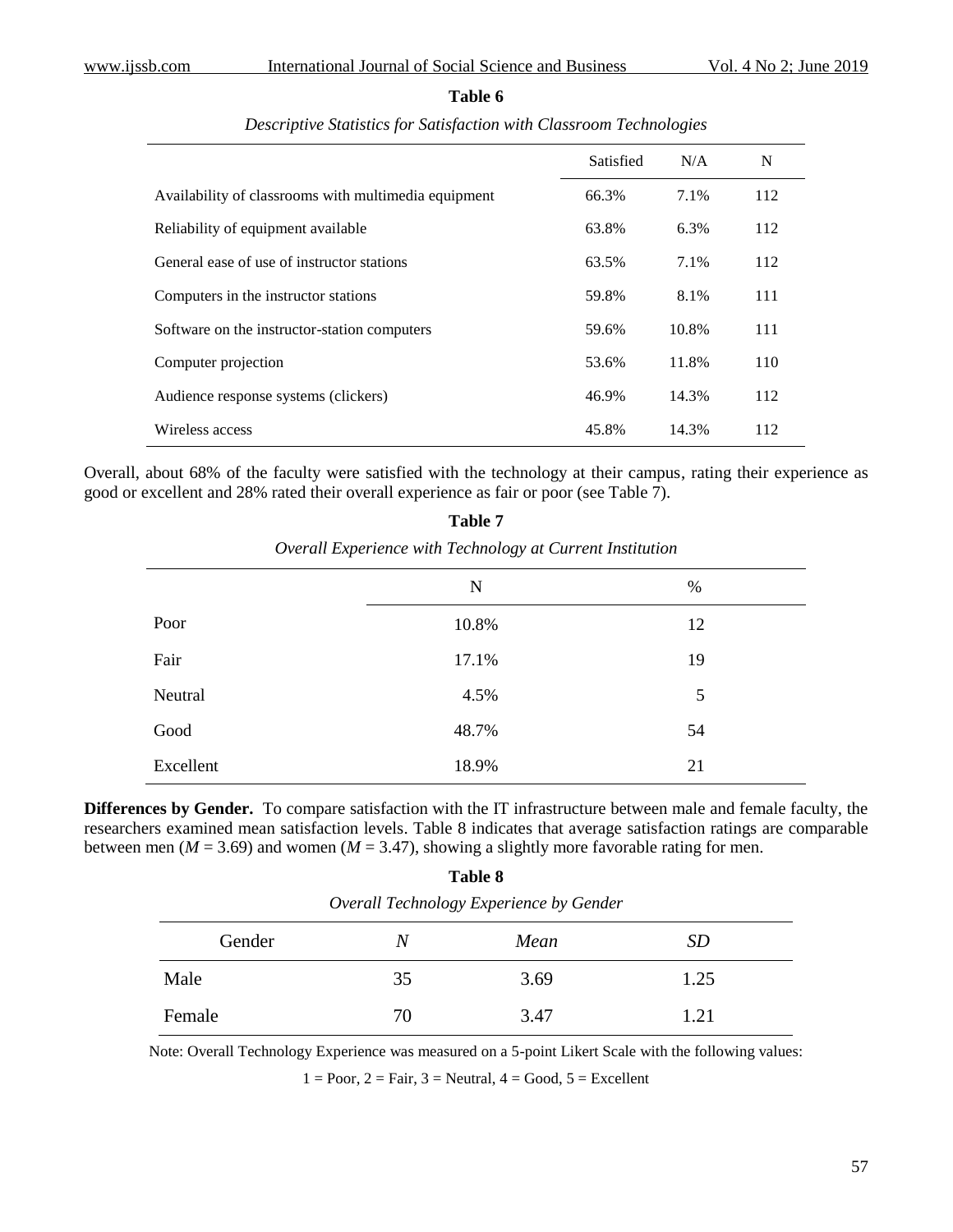To determine whether there was a significant difference between male and female faculty, the researchers conducted an independent samples *t* test. The results are summarized in Table 9 and indicate that satisfaction with the university technology infrastructure does not differ significantly between male and female faculty,  $t(103)$  =  $.84, p = 0.40.$ 

**Table 9**

| Results of Independent Samples T-test: Overall Technology Experience by Gender |                              |      |      |                              |      |  |
|--------------------------------------------------------------------------------|------------------------------|------|------|------------------------------|------|--|
| Levene's Test for                                                              |                              |      |      |                              |      |  |
|                                                                                | <b>Equality of Variances</b> |      |      | t-test for Equality of Means |      |  |
|                                                                                | F                            | p    |      | df                           | p    |  |
| Equal variances assumed                                                        | .005                         | .944 | .844 | 103                          | .401 |  |
| Equal variances not assumed                                                    |                              |      | .834 | 66.058                       | .407 |  |

**Differences by Campus Location.** The majority of the faculty respondents (74%) in the sample were concentrated in universities located in the capital city of Riyadh (Universities 4 and 5). About 24% of the respondents came from universities located outside Riyadh. The descriptive statistics for satisfaction with the IT infrastructure show that faculty who teach at universities located in Riyadh were more satisfied with the technology infrastructure at their campus than faculty who teach outside Riyadh (see Table 10).

| Table 10                                             |    |      |      |  |  |
|------------------------------------------------------|----|------|------|--|--|
| Overall Technology Experience by University Location |    |      |      |  |  |
| Location                                             | N  | Mean | SD.  |  |  |
| Riyadh                                               | 72 | 3.75 | 1.06 |  |  |
| Outside Riyadh                                       | 27 | 3.11 | 1.48 |  |  |

NOTE: Overall Technology Experience was measured on a 5-point Likert Scale with the following values:  $1 = \text{Poor}, 2 = \text{Fair},$ 

 $3$  = Neutral,  $4$  = Good,  $5$  = Excellent

To assess whether average satisfaction with the IT infrastructure differed significantly between the two groups, the researchers employed an independent samples *t* test. The results are summarized in Table 11 and show that there was a significant difference between the two groups,  $t(36)=2.06$ ,  $p < 0.05$ . Specifically, faculty who teach at universities in Riyadh are significantly more satisfied with the technology infrastructure at their campus than faculty who teach outside the capital.

**Table 11**

*T-test Results for Differences in Overall Technology Experience by University Location*

|    |                             |        | Levene's test of |       |                             |                 |  |
|----|-----------------------------|--------|------------------|-------|-----------------------------|-----------------|--|
|    |                             |        | Equality of      |       |                             |                 |  |
|    |                             |        | Variances        |       | t test of equality of means |                 |  |
|    |                             | F      | Sig.             | t     | df                          | Sig. (2-tailed) |  |
| q6 | Equal variances assumed     | 14.978 | .000             | 2.389 | 97                          | .019            |  |
|    | Equal variances not assumed |        |                  | 2.059 | 36.487                      | .047            |  |

**Differences by Teaching Discipline.** Teaching disciplines were grouped into two large categories: STEM and Non-STEM disciplines. Table 12 displays the average satisfaction ratings for the two groups of faculty, indicating that the two averages are comparable.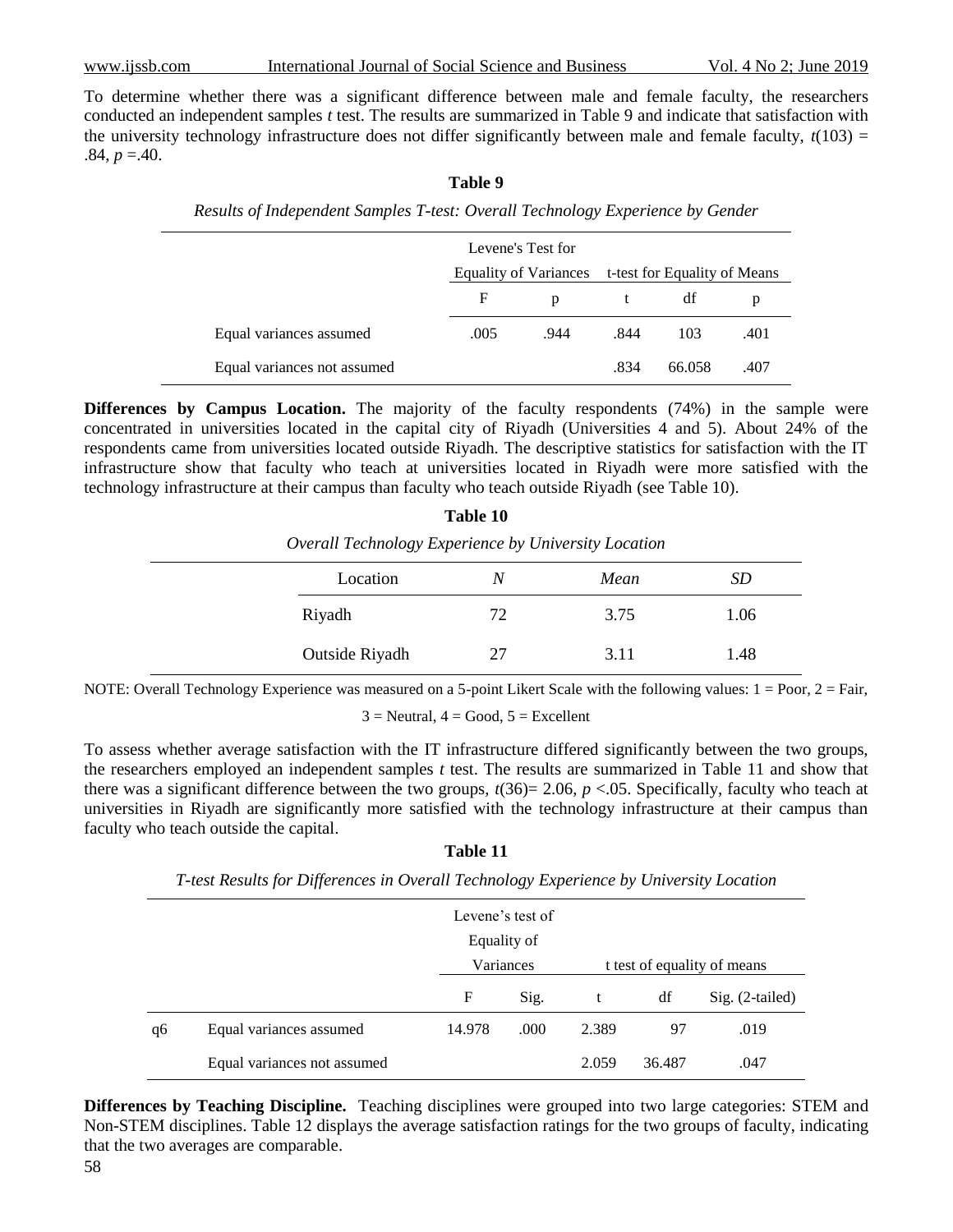| www ijech com |  |
|---------------|--|

| Location       |    | Mean | <i>SD</i> |
|----------------|----|------|-----------|
| Riyadh         | 72 | 3.75 | 1.06      |
| Outside Riyadh | 27 | 3.11 | 1.48      |

| <b>Table</b> |  |
|--------------|--|
|              |  |

*Overall Technology Experience by University Location*

NOTE: Overall Technology Experience was measured on a 5-point Likert Scale with the following values:  $1 = P$ oor,  $2 = F$ air,

 $3$  = Neutral,  $4$  = Good,  $5$  = Excellent

As with the other independent variables, an independent samples *t-*test was conducted to determine whether the two averages differ significantly. The results of the test indicate that there was no significant difference between STEM and Non-STEM faculty in terms of the overall experience with technology on campus,  $t(109) = .60$ , *p* =.549 (see Table 13).

|                             |             | Levene's test of |      |                             |                 |  |
|-----------------------------|-------------|------------------|------|-----------------------------|-----------------|--|
|                             |             | Equality of      |      |                             |                 |  |
|                             | Variances   |                  |      | t test of equality of means |                 |  |
|                             | $\mathbf F$ | Sig.             | t    | df                          | Sig. (2-tailed) |  |
| Equal variances assumed     | 1.683       | .197             | .602 | 109                         | .549            |  |
| Equal variances not assumed |             |                  | .631 | 85.678                      | .530            |  |

**Table 13** *T-test Results for Differences in Overall Technology Experience by Teaching Discipline*

### **Discussion of the Findings**

Faculty at Saudi universities are, by and large, relatively satisfied with the information technology infrastructure and support at their institution. In response to a question asking faculty to describe their overall technology experience at their institution, 68% of respondents rated their experience as good or excellent, and 28% rated poor or fair. However, this level of satisfaction is slightly lower when compared to faculty responses for universities in the United States where 71% rated their experience as good or excellent and only 18% rated it as poor or fair (Pomerantz & Brooks, 2017).

We found no significant difference between male and female faculty with regard to their overall IT experiences at their universities. This is an encouraging finding given the KSA government's recent efforts to close the gender gap in education and the labor market. Similarly, the overall experience with IT did not vary significantly with the faculty member's field of teaching (STEM vs. non-STEM). However, the results of the survey showed that faculty teaching at universities located outside the capital city (particularly in the northern part of the country) generally have a less positive experience with the IT infrastructure at their campus than faculty teaching in the capital city (Universities 4 and 5). This reveals that there are geographic differences in the level of investment in technology infrastructure across the nation.

### **Implications**

It is evident from the faculty survey findings that universities in the northern part of the country do not have the same level of technology resources that universities in the capital city enjoy. Therefore, much attention should be paid to reducing geographic disparities in technological investments if the goals of Vision 2030 are to be materialized. The results also suggest that universities should aim to increase faculty use of video conferencing technologies and improve services related to online or virtual technologies and remote access from off-campus to software applications.